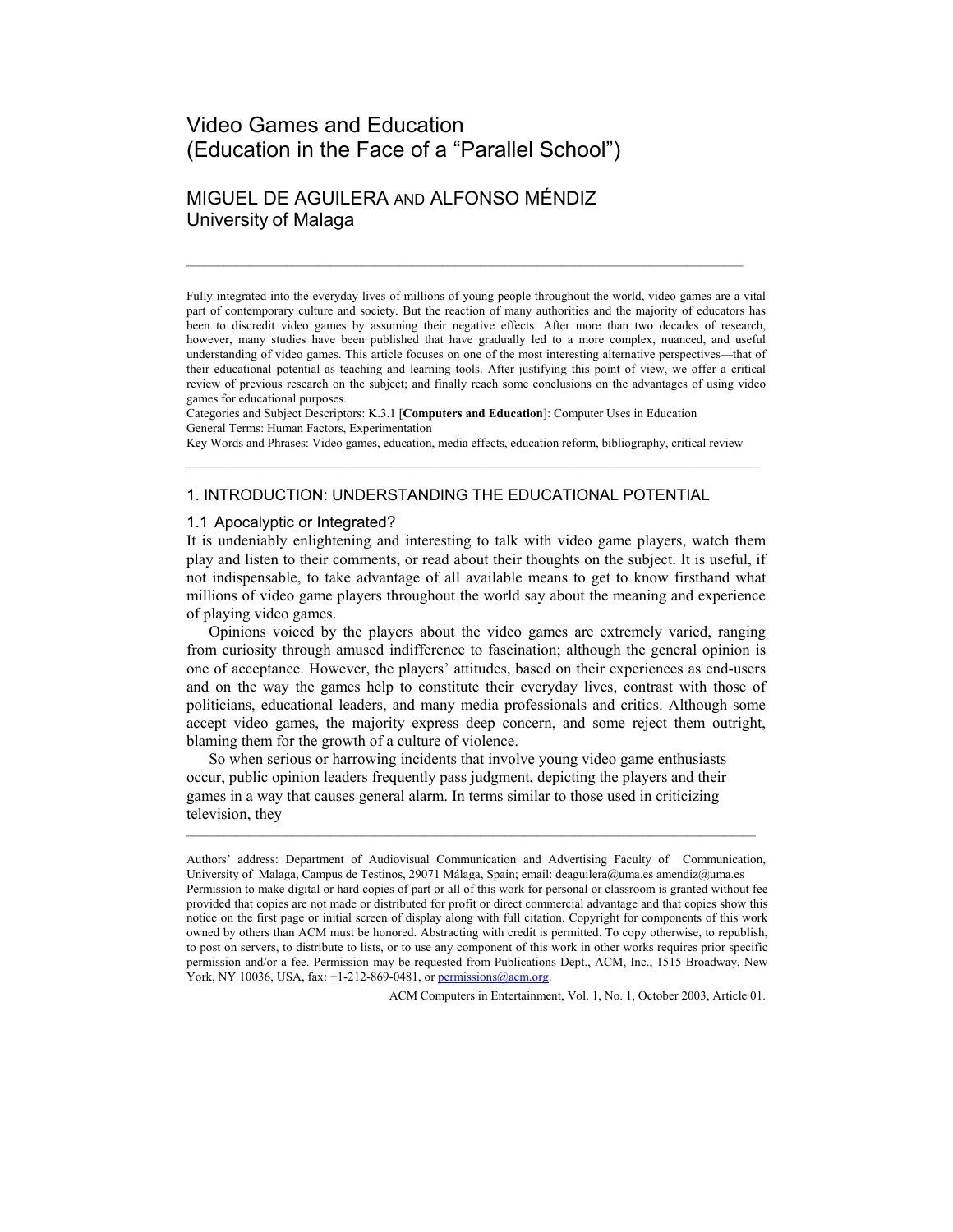#### © 2003 ACM 1544-3574/03/1000-ART01 \$5.00

disparage video games generally. They fault the people who play them, alluding to the gamesí violent, sexist, or addictive characteristics. In this atmosphere, it is not hard to understand the reasons for the steps taken by legislators to regulate the game industry or the debate in the United States Senate. Interestingly, during this debate several experts testified that there was a lack of scientific evidence proving any direct link between the use of video games and the negative effects imputed to them. Many experts have shown that it is impossible to attribute negative effects to video games, except in rare cases and under unusual circumstances.

Despite the enormous concern expressed by public authorities, sociological data reveals how popular video games have become. The data reflects a totally established reality, and one that is still growing. Video games constitute a powerful cultural industry that is constantly evolving technological applications; it is a symbolic universe frequented by millions of citizens, especially younger people (which includes everyone under 35, since, although the first generation of players has matured, they have not given up their hobby).

The great majority of officials and opinion leaders have never played video games. This lack of personal experience, together with the caution with which (of necessity) officials treat the products and marketing strategies of the entertainment industry, has in all likelihood contributed to the spread and development of a social discourse that denounces video games across the board. This hostile criticism embraces all the games, platforms, and players, since a new medium will always be defined along with its users, no matter how diverse they may be.

These attitudes are undoubtedly a product of a "moral panic" typical of our age. For both the *apocalyptic* standpoint (outright rejection) and the *integrated* point of view (acceptance and fascination with video games and other forms of -electronic communication) are based on ideas and beliefs about the representation of childhood, youth, technology, and the games themselves. These beliefs are incorporated in turn into the *stories* and *discourses* that characterize today's age of rapid and comprehensive change.

In the main, the apocalyptic discourse was adopted by the governments and institutions of a number of countries and disseminated through a variety of channels to consumers, who finally adapted it to their own domestic settings. But no matter how stereotyped this discourse may be, its implications, voiced in public and then elaborated at home, often make a significant distinction between video games played on a television screen and those that use a personal computer platform. Appraisals of the former, related solely to leisure and entertainment, are based directly on assumptions previously used to assess the effects of television. In contrast, the latter, immersed in the discourse on *new technologies*, acquired positive connotations in the productive, useful, and modernizing sense. And families, fearful of lagging behind technological advance, frequently accept this distinction, which then helps justify the expense of the new equipment.

Along with the discourse on the implications imputed to these technologies, several other issues should also be addressed. On the one hand, the public sector generally does not pay sufficient attention to some very important changes affecting young people. As a result, it is left to the youth culture industries to identify many of the expectations and demands of youngsters, which are based on the appeal of mass culture.*.* On the other hand, these discourses, each with varying degrees of persuasiveness, are disseminated to society as a whole and are appropriated, in some measure, by its members, including its scientists and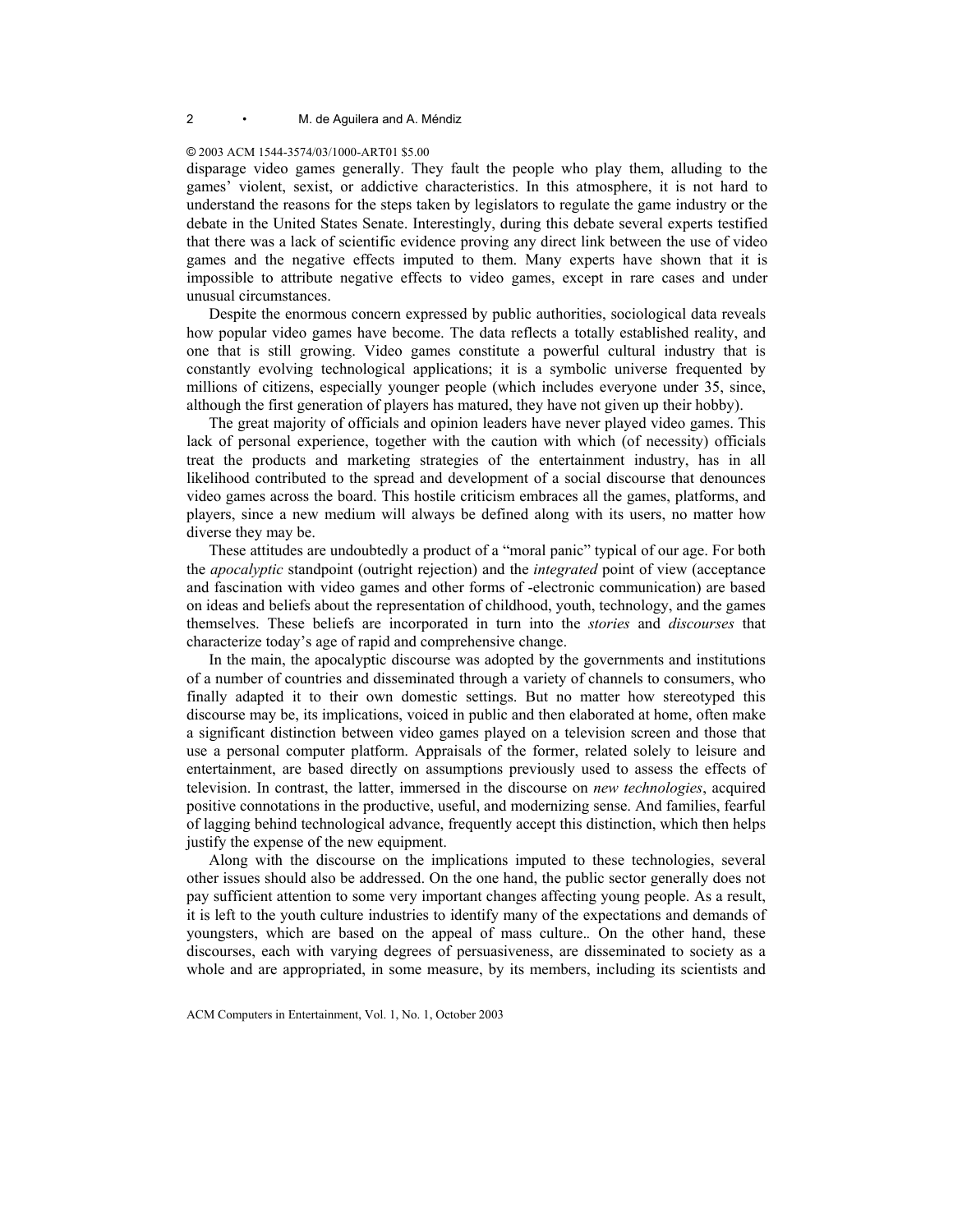educators, who, as Edgar Morin [1962] states, are also imbued with "the spirit of their times," and direct their work on the basis of particular axiological, theoretical, and methodological suppositions.

#### 1.2 A Necessary Clarification

As with other expressions of mass culture, there appears to be an established historical trend that minimizes its scientific importance Hence, scientific research into video games is still relatively rare (even though the overall literature is fairly abundant). Although some work was published in the 1970s, research took off in the 1980s, the first stage of the video game boom. The research has matured and diversified with time, especially in the last few years, with the active involvement of several generations of players. This has led to findings of considerable interest.

One of the foremost objectives of much research was the study of the "effects" of video games (aggressive behavior, addiction, isolation, school performance and the like), based on previous assumptions and research on television. But after two decades, research results on video games are somewhat confusing. First, the disciplinary and methodological approaches on which these studies were based vary. Second, the effects of video games were measured using parameters (i.e., types of games, platforms, age groups, length of exposure) that are not always comparable. And last, the research is fragmented, inconclusive, and barely consistent with any multidisciplinary outlook that embraces the sciences of psychology, psychiatry, education, sociology, and communications. Despite attempts to demonstrate that video games have a pernicious influence on players, there is no scientific evidence to support this claim. To the contrary, some positive effects, particularly those of an instructive nature, have proven to be more empirically and theoretically evident.

Most scientific research on the educational potential of video games was done in the English-speaking world, especially the United States. This work was conducted primarily in the fields of psychology and psychiatry (although others, such as medicine, communications technology, sociology, education, and womenís studies, have also shown interest). The research in these fields covers a wide range of subjects, which fall into the following categories:

- *Access and use* (difference according to sex, age, and socio-economic status, contextual studies, models of use, relations with other activities related to leisure).
- *Subject matter* (thematic genres, structure, origin and background, technical mediation).
- *Social perceptions* (discourses on technology, youth issues, education).
- *Positive and negative effects* (aggression, addiction, sexism, social and cognitive skills, educational achievement and potential, impact on socialization and family functioning, role exploration, building identity).
- *Other applications and consequences* (*medical*: oncology, burn rehabilitation, alcoholism, drug addiction; *didactic:* special education, research in artificial intelligence, technology and its adaptation to users, user impact on technology, introduction of new technologies into society).

Despite its shortcomings and contradictions, scientific research helps us to acquire some knowledge of the video game phenomenon. Unfortunately, however, dissemination of these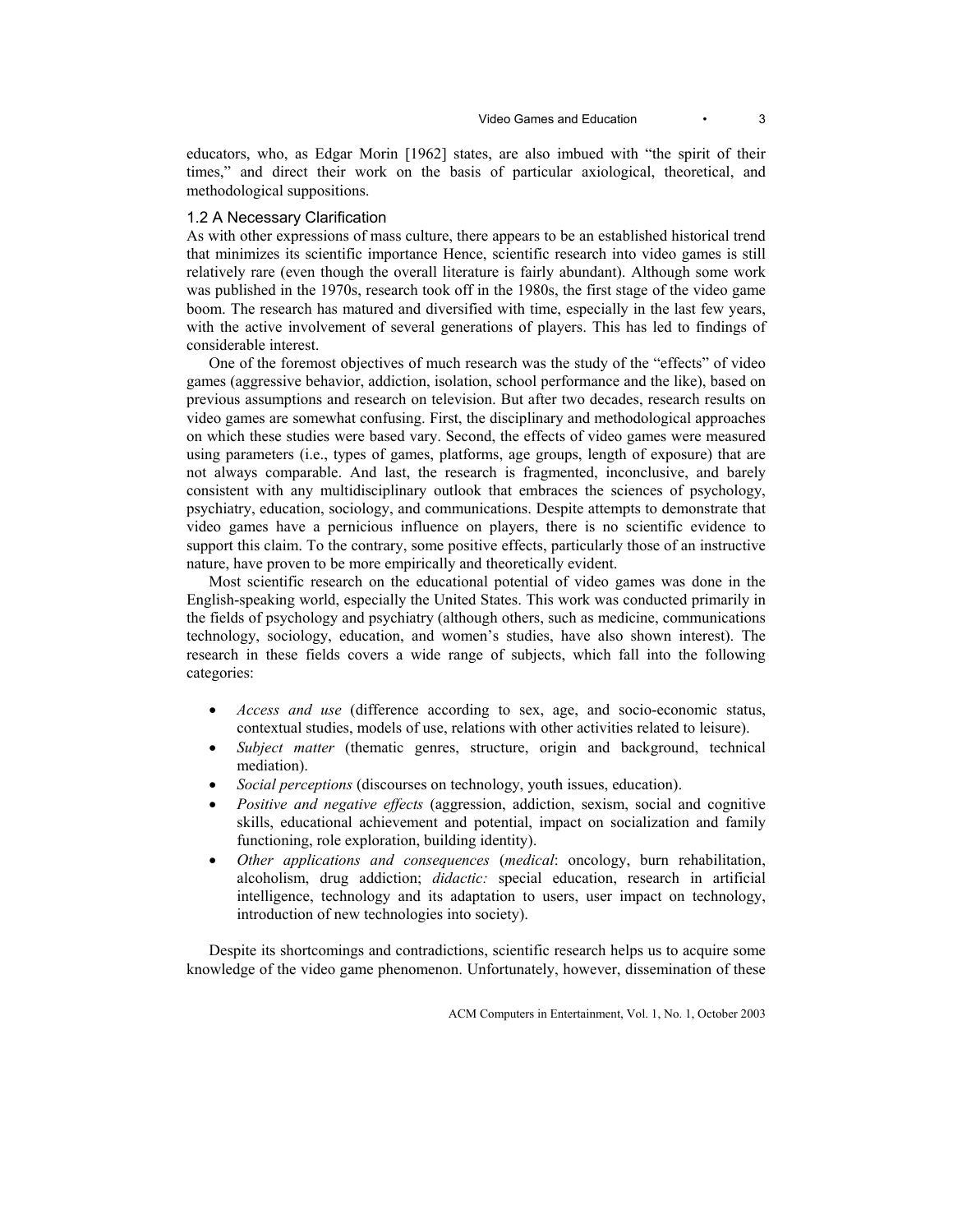empirical findings has not been very effective, impeding the indispensable exchange of information within the scientific community, as well as wise counsel to the public, including implications for educational policy and reform.

#### 1.3 Reforming Education Through Change

It is important to emphasize *how* video games influence the learning processes of children and adolescents, as well as their effects on the educational process in general. The first ideas on the subject were published in the United States as early as 1978, and established a line of research related to motivation for learning, including the games' cognitive potential. This research spread somewhat in the 1980s, but especially in the late 1990s. By then, scientific research had already established links between video games and different realms of the human psyche, and had begun to examine links between playing video games and the complex socializing processes that, in contemporary societies, young people engage in.

So video games, like any other technological device, are simply media through which young people engage in particular activities. Or, seen from another angle, they are no more than another feature with symbolic, economic, and technological dimensions in a complex social context that is constantly subjected to an intense and accelerated process of change that affects all spheres of everyday life.

Some of the signs and settings of this accelerated change are embodied in an intricate system of technically-assisted human communication where information is shared and knowledge is constituted. A network, whose principal interface is the screen, intervenes in most of the activities of our day-to-day lives. A global system, introduced over the last two decades (during which todayís young generation was born and raised) intervenes in our knowledge and practice, mediates between technology and discourse, and constitutes the primary setting for a great cultural synthesis. It is a fundamental tool with which we participate daily in a unique cultural synthesis.

 In adapting to the circumstances imposed by this new context society in general, as well as individuals, must make a serious attempt to acquire a comprehensive knowledge of the characteristics of *change*, in order to provide adequate solutions to today's social problems. One of the most pressing of which is the reform of education and training. Hence, it is not enough to simply educate the population in the new media, its languages and the cultural universes to which it is connected. It is equally necessary to rethink, and even redefine, the educational system as a whole, its media, settings, methods, and the concepts on which it is based.

Many scholars, as well as public administrations, who have launched a number of initiatives to develop the educational process, know how necessary this is all too well. Among other things, valid reform entails integrating electronic media, especially computers and the Internet, into school settings in order to correct the imbalance between students who have easy access to the Internet and those who don't, depending on the *economic and cultural capital* they possess.

 Likewise, the idea is to develop the skills, abilities, and critical knowledge that will enable people to form alternate meanings, to compensate for the appropriation of areas of private life by the mass media. Although the success of these initiatives has been limited by a number of problems (finances, for instance) or by the skepticism of many teachers and administrators of educational institutions. Mainly orientated towards written culture, a significant number of "experts" in the educational system still do not acknowledge, or accept, the positive potential of electronic media. In addition to reading, writing, arithmetic,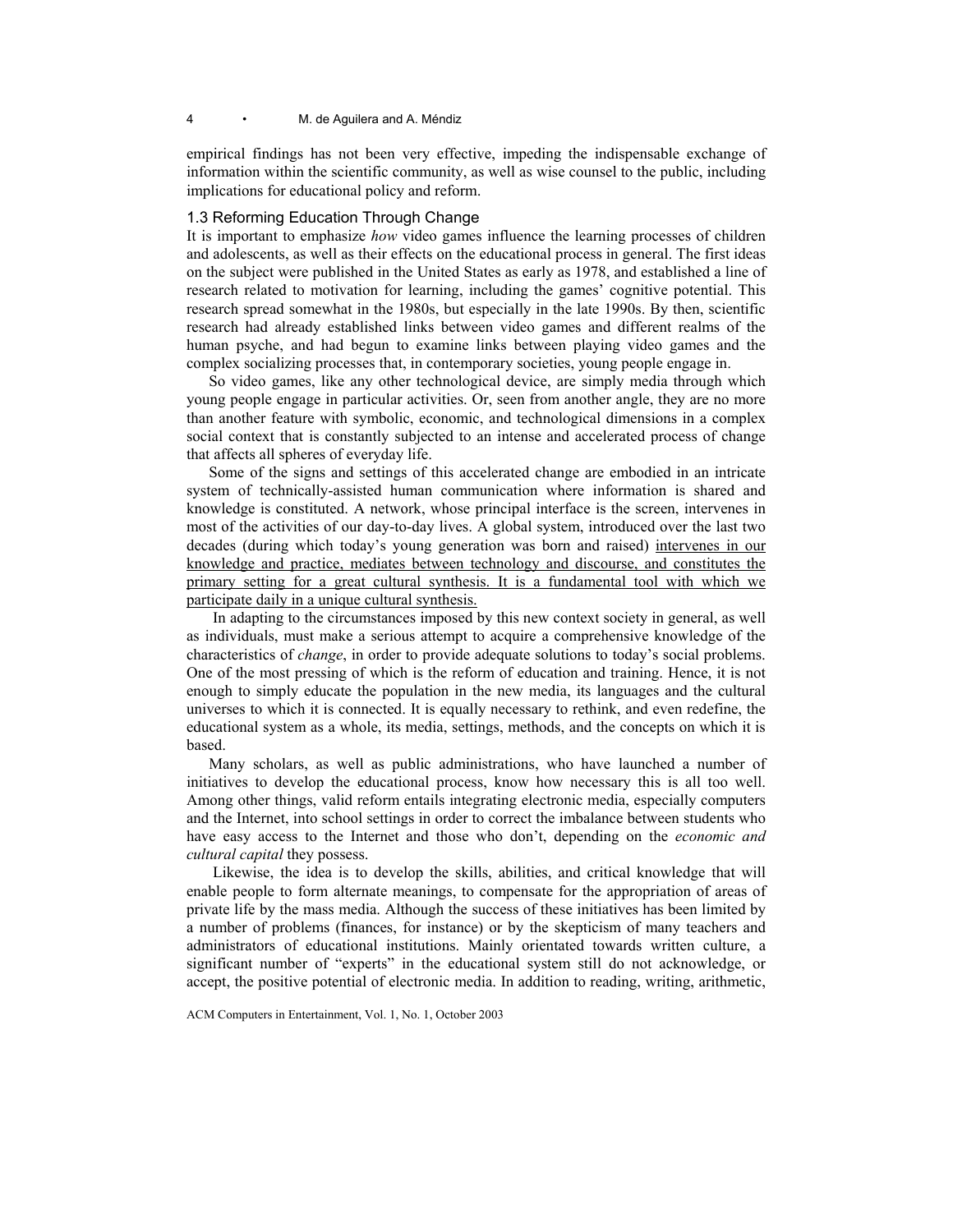and other traditional skills that schools have traditionally emphasized, authorities in the educational system must now recognize and utilize this complex *network*: the uninterrupted flow of miscellaneous signs and symbols transmitted via specific technical devices, conforming to different cultural keys, which after a fashion, constitute "parallel schools."

Sustained action has been taken at institutional and individual levels for carrying out the necessary reforms within the educational system, even though the changes still seem to a large extent rather vague, in many cases in the defining or experimental phases. The initiatives usually have quite limited objectives, either due to lack of available resources or the slim prospects for actual application, especially for video games. However, the culture industry is highly aware of the potential market for products designed for educational purposes. Certain specialized schools (business, military, and research centers), have also developed, and have available, applied software for their educational goals (e.g., *Games-to-*Teach Project, a partnership between MIT's Program in Comparative Studies and Microsoft Research). As a result, in the last few years several initiatives have been developed with the sole purpose of exploring and experimenting on the relationship between video games and the academic curriculum; but these are isolated instances in their incipient stages, and are not incorporated into the educational teaching system.

Nevertheless, the search for the most suitable strategies and actions to shape educational systems to the new era is an unavoidable task that is already being undertaken by public administrators, scholars, and educational leaders. Such an undertaking must be based on a sound understanding of social and cultural contexts, and of the new media that hold the key to potential educational reform. This was the specific aim of the study conducted by the Video Games Research Group at Malaga University for the National Centre of Educational Information and Communication of the Spanish Ministry of Education, Culture and Sports (Centro Nacional de Información y Comunicación Educativa del Ministerio de Educación, Cultura y Deporte). Above all, the group sought to conduct a thorough documentary search, taking into account specific ideas, research, and experiments originating from different sources regarding the educational potential of video games. To this end, we had recourse to a number of documentary centers and sources that allowed us access to reliable information, so we could preselect documents and subject the literature to a thorough critical review.

## 2. A CRITICAL REVIEW OF THE LITERATURE

#### 2.1 Historical Trends

The first research on electronic games was conducted at the beginning of the 1970s, or thereabouts, at about the same time the first video games appeared in the United States. However, the first studies that went beyond their potential psychological effects to broach the educational potential for children and adolescents were not published in the scientific literature for another ten years. Work by G. H. Ball, entitled "Telegames Teach More Than You Think," published in 1978 set a solid precedent. In this study, Ball hints at two lines of research that would become commonplace in the subsequent literature.

(a) On the one hand, Ball analyzed the capacity of video games for developing the spatial abilities of children, with special emphasis on the games' three-dimensional features and the simulation of real worlds. This aspect soon became a very widespread line of research. Authors who followed in Ball's footsteps include Lowery and Knirk [1982-83]; Gagnon [1985]; Greenfield [1985]; and Dorval and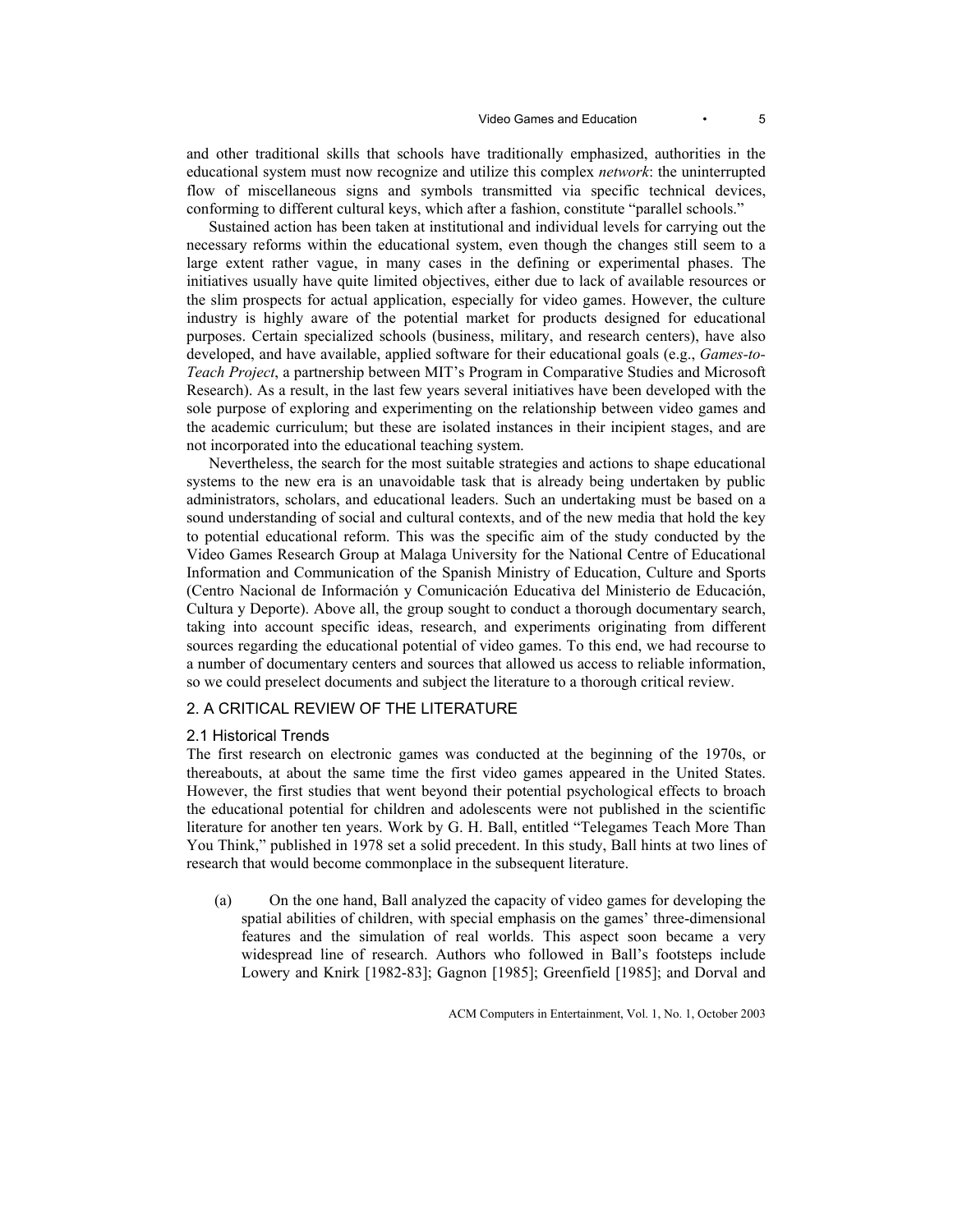Pépin [1986], all of whom arrived at the same conclusion: that the experience and skill shown by players have an accumulative effect during the game.

(b) On the other hand, he also studied basic aspects in the intellectual development of children and adolescents in learning language and mathematics and the role played by video games. Several of his conclusions can be regarded as daring, even now. For instance, he concluded that video games are beneficial to learning a number of intellectual skills, including assimilation of numerical concepts and reading comprehension, and they even promote reading.

At the beginning of the 1980s, with the spread of video games, research increased and became more diversified. An experiment by Griffith et al. in 1983 on a group of primary school students proved that the visual and motor coordination of players of video games was better than that of nonplayers in the same peer group.

Two years later, Greenfield published her famous book, *The Child and the Media* [1985], one chapter of which is devoted to proving that the sensor-motor activity of children who play video games regularly is much greater than average. In the same chapter, she gives a detailed account of her experiences with classic games like *Pac-Man* (a maze game) or *Tranquility Base* (the adventures of a spaceship on a distant planet).

Later on in the decade, the work of Dorval and PÈpin (1986), Lowery and Knirk (1982- 83), and Driskell and Qwyer (1984) built upon the important initial studies. All these authors converge in pointing out that adolescents with medium- or long-term experience playing video games show greater visual capacity, motor activity, and spatial abilitiesreflexes and responses. Their work seems to prove a cumulative effect, as with other human abilities, in which practice and function are fundamental.

At the same time, the first work relating the use of video games to primary cognitive abilities was published: Long and Long [1984] analyzed the deductive processes that electronic games may involve, and examined the development of cognitive strategies through play. Following the same line of research, Silvern [1985; 1986] studied video games' potential in learning processes such as trial and error in formulating hypothesis, and generalizing conclusions. In relation to the work of his predecessors, Silvern also studied how a child's mind develops through play (the ability to organize the elements of a whole and arrange them with strategic purposes in mind). In general, the first researchers in the field concentrated on problem-solving strategies and on a series of markedly cognitive questions involving learning as the main focus of educational interest in the scientific study of video games.

Finally, initial research also indicates the importance of electronic games for those children who have difficulty learning basic subjects and skills [Greenfield 1985]. Several authors proved that video games helped pupils to perceive their deficiencies and try to correct them. According to these researchers, the adaptability and versatility of video games, as well as the players' control over them, motivate and stimulate learning, and make the games useful in cases of where children have difficulties concentrating. The immediate feedback provided by video games, and the need for a continuous response during play, challenge and a stimulate children and adolescents and arouse curiosity, which can be extremely useful in learning.

Since the end of the 1980s, research into video games developed at a vertiginous rate. To understand this explosion, it is important to take into account what happened in the video

ACM Computers in Entertainment, Vol. 1, No. 1, October 2003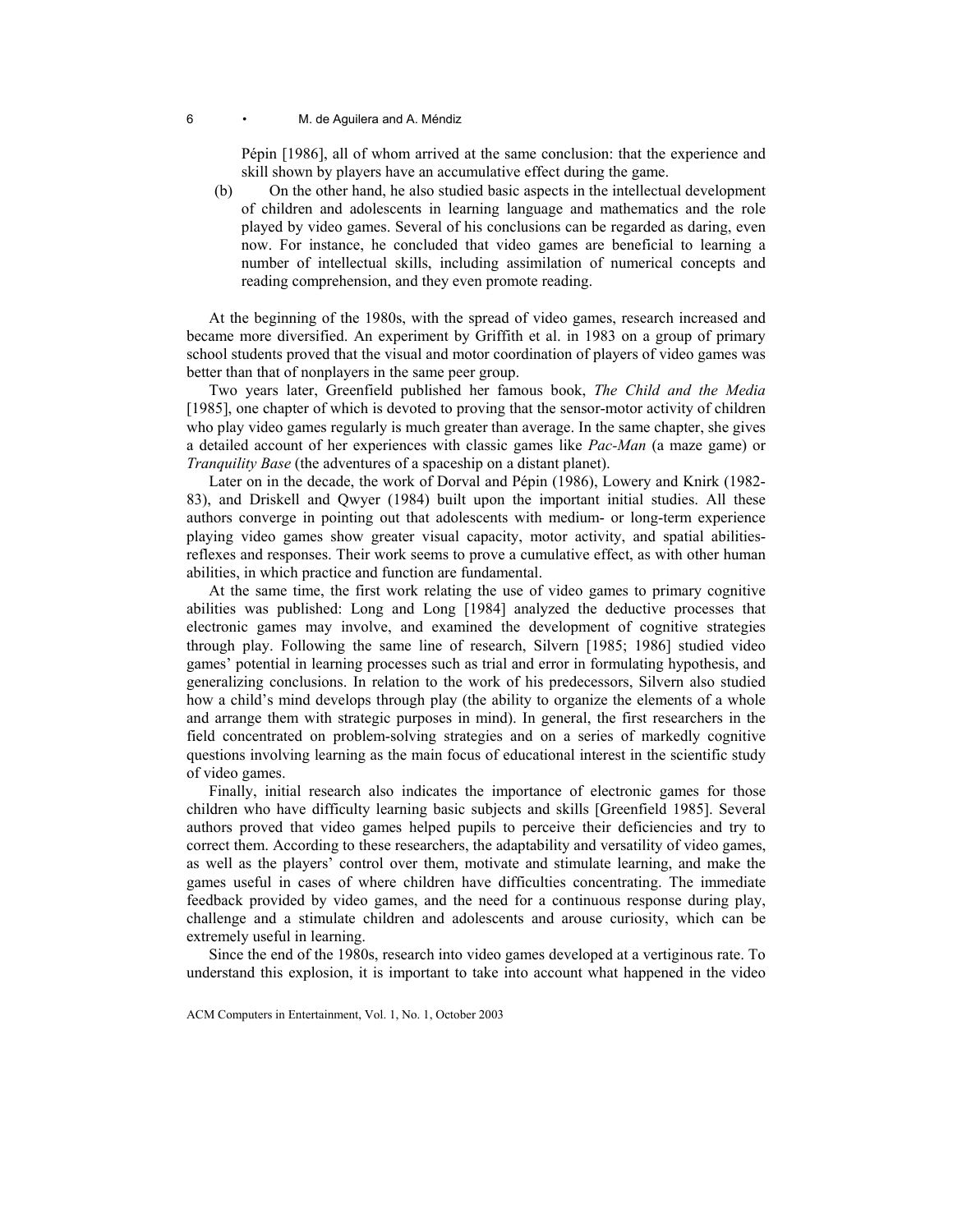game market at that time. For example, in 1989 Nintendo launched its pioneering console, GameBoy, and as a consequence, researchers began to concern themselves with the plausible effects of video games on children.

### 2.2 Common Ground for Research on Video Games

Broadly speaking, the pioneering work in this field has a common denominator regarding the educational implications of video games: i.e., the desire to analyze a phenomenon that had truly started to show signs of growing importance; but there was a negative factor too: the scientific community's open disbelief that video games were important. Video games were often judged as a merely meaningless form of entertainment.

Furthermore, the paradigm dominant at that time focused chiefly on the pernicious effects of the mass media on children, a perspective that was soon transferred to video games. For instance, until well into the 1990s, there was a widespread tendency to draw an almost compulsory parallel between consumption of video games and rising violence among children and adolescents. The authors of some of these studies pointed out that the percentage of adolescents who chose educational video games is very small compared to those who preferred war, strategy, or other genres.

During the 1980s, researchers commonly held the view that, for children and adolescents, video games are colossal time-wasters. The zeal with which researchers tried to calculate how many hours children devote to playing video games, as if this held the key to the quality of their education, is curious, to say the least. This kind of measurement only leads to an alarmist or apocalyptic perspective. Several authors have gone a step further, conducting studies that aim to reduce the addictions to which the indiscriminate consumption of video games may lead.

The profound limitations of these kinds of studies make it clear why it is necessary to establish a calmer and more objective approach to the scientific research on video games, one that is not infused with such a negative bias.

It is also important to draw attention to the pervasive gender bias in many studies of video games. Many authors seem to do their utmost to measure and compare the consumption of video games according to sex, or to spell out how the games have an influence on gender relationships, social values, and stereotypes. Hence, the report called *The Video Generation* [Provenzo 1992], or the compendium, *From Barbie to Mortal Kombat: Gender and Computer Games* [1998, Casell and Jenkins, eds.], which illustrates the gender stereotypes in certain video games produced by Nintendo, are indeed enlightening.

In other work, references to video games appear in a more partial context or in open comparisons to other educational activities. In this respect, it is possible to distinguish between two lines of research of a more limited scientific interest:

(a) *Comparison of video games with other communication media*. This line includes the study carried out by Wellisch [2000] on violence on television and in video games; Roberts' book, *Kids & Media & New Millennium* [1999], which analyzes the audio-visual media as a whole; Provenzo's [1991] book on the educational potential of computers in the classroom; and the book by Flood et al. [1997] on cognitive development through the visual arts (theatre, dance, cinema, video games, and computers).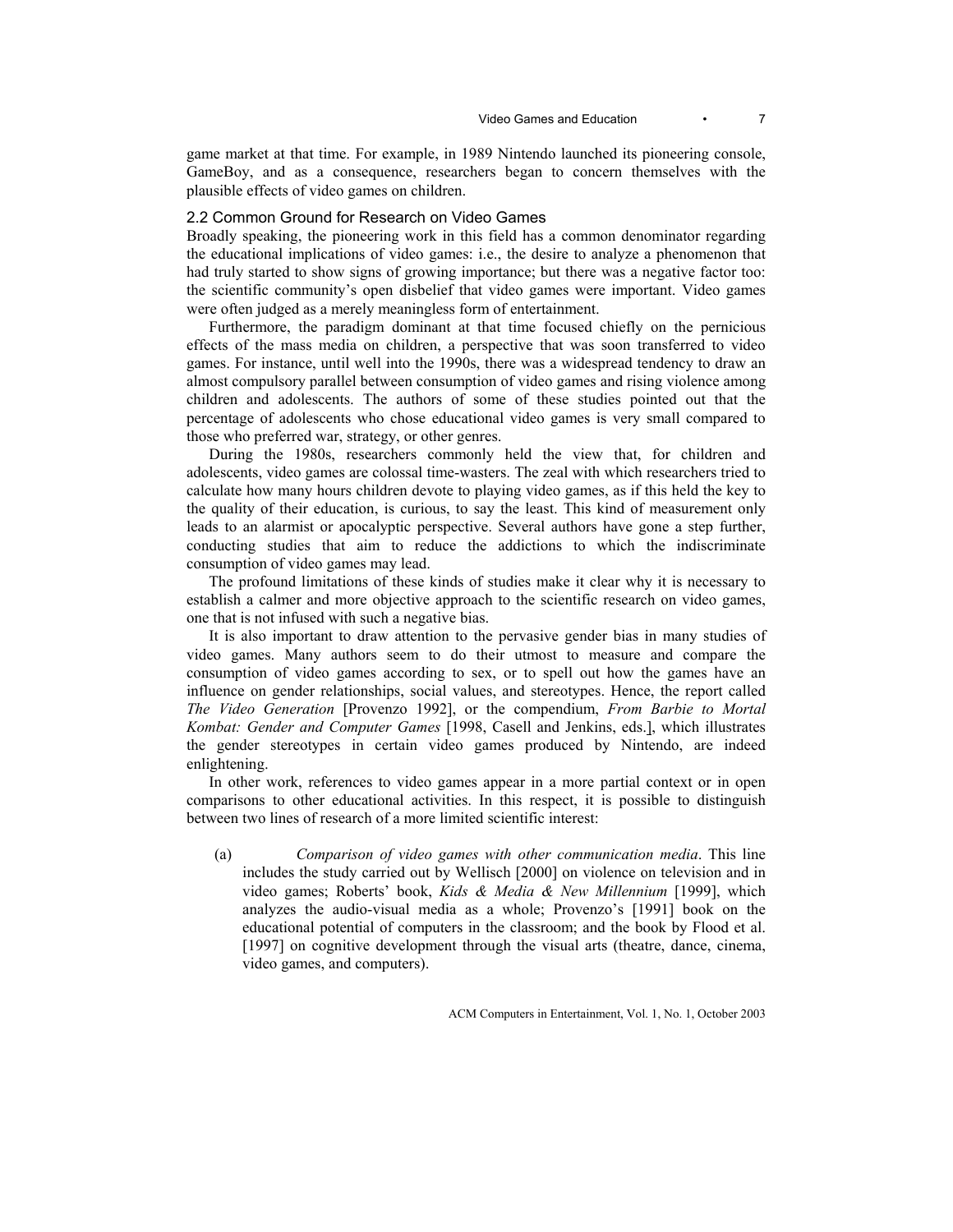(b) *Comparison of video games with other leisure activities*. In studies of this type, the comparison most frequently made is to reading books; an activity that is quoted a great deal as the antithesis of electronic culture. These studies usually end by putting forward various proposals for introducing children to the pleasures of reading (for instance, work by Olen et al. [1999]). In other cases, a comparison is drawn between the different ways in which children employ their free time [Blaisdell et al. 1999]. And, finally, there are studies that analyze how children learn through play and gaming, which obliquely mention the potential of video games.

In other respects the aforementioned studies follow two main lines of research: one related to the motivation for learning; and another that takes matters a step further and examines the use of video games for clearly didactic purposes, combining elements from formal and informal learning contexts. One could say that the former has greater implications for psychology, while the latter has a direct bearing on the cognitive potential of these games.

Lastly, it is worth pointing out that scientific studies of video games and education vary greatly. In terms of kinds of publications, there are many more journal papers and academic reports than books and monographs (which are barely sufficient). As regards research, there is a preference for applied or empirical work, although there is now a significant number of a theoretical or reflective nature, too.

#### 2.3 Main Lines of Research

The potential contributions of specific video games cover each of the three main fields of psychology: the affective (awakening feelings); the connate (aggressive or impulsive behavior); and cognitive (learning-related skills).

Regarding the connate aspect, attempts have been made to prove that arcade-type, action, role-play, and platform video games help to develop motor co-ordination, manual skills, and reflexes. As to the affective and motivational factors, there are studies that establish a connection between some kinds of games and stress relief. Finally, other studies indicate that more complex games, such as strategy or simulation games, are more directly related to the development of intellectual abilities.

There are many authors who herald the educational potential of video games like *Sims* (social simulation) or *Civilization* (historical simulation and strategy). Several prominent researchers who hold this view include the Le Diberdier brothers [1998] of France, who believe that these games will be accepted and used in the near future as important knowledge tools. Their compatriots, Esther-Gabriel [1994]; Perriault [1996]; and Lefrance [1995], agree.

Arguments in favor of the cognitive importance of video games are based on a number of studies indicating that many video games are conducive to the development of specific skills: attention, spatial concentration, problem-solving, decision-making, collaborative work, creativity, and, of course, ICT skills. The authors [Mandinacht 1987; White 1984; Okagaki and Frensch 1994] conclude that on the whole video games promote intellectual development, and suggest that players can benefit from developing knowledge strategies, practicing problem-solving, and developing spatial skills, and related aspects such as increased precision and reaction rates. Some even mention critical thinking as one of the positive traits [SÈller1992].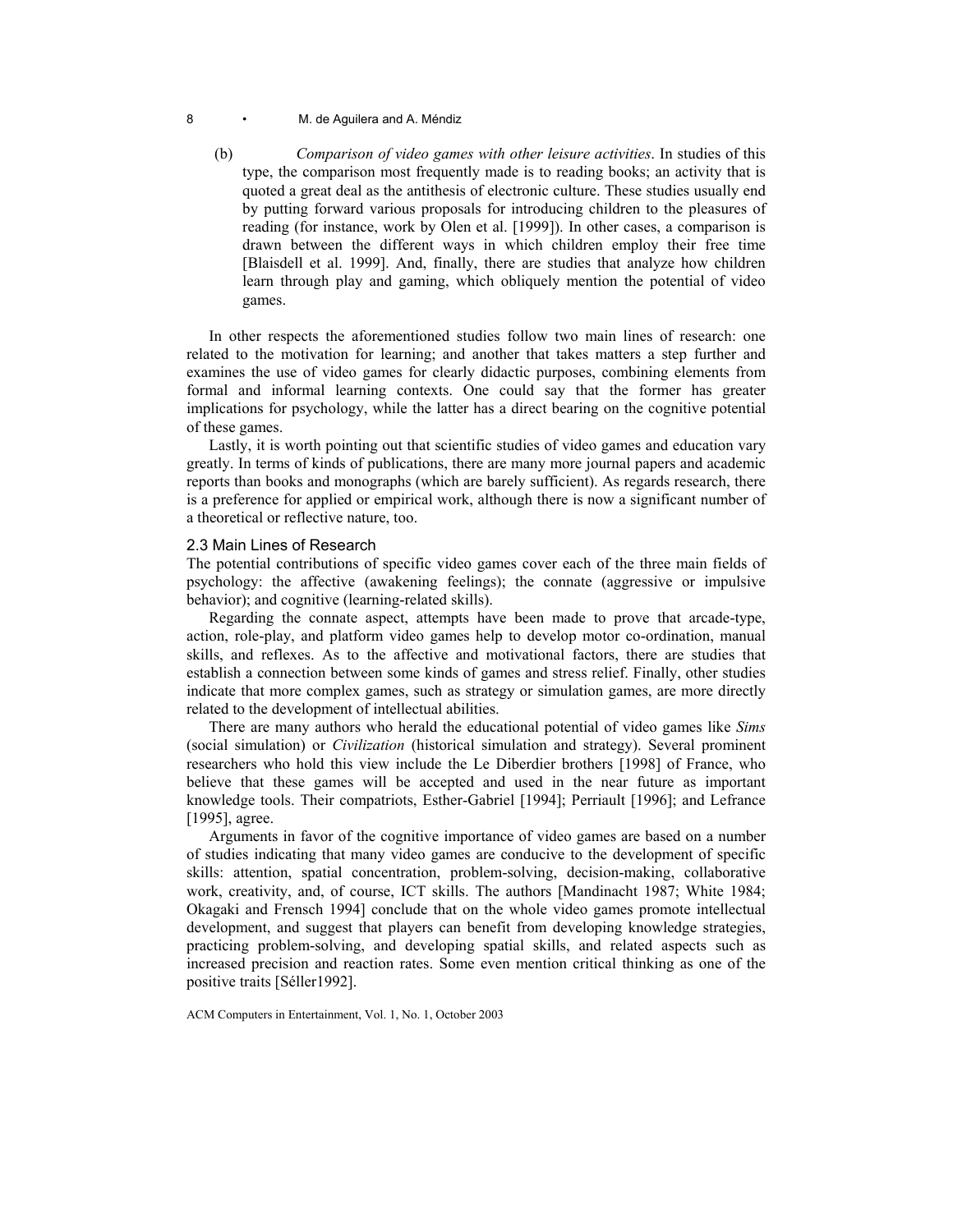Spanish authors who defend the educational potential of video games form a group led by Estallo [1994; 1995], followed by BartolomÈ [1998], Calvo ]2000], Gros [1997; 2000], Etxebarría [1998], and Marqués [2000]. The work of Group F9, a research team at the Autonomous University of Barcelona who champion the unquestionable educational importance "edutainment" by practicing what they preach, deserves special mention. Garitaonandia et al. [1998; 1999], the authors responsible for drafting the Spanish contribution to the project *Children, Young People and the Changing Media Environment*, also take the positive view of the educational importance of the electronic media.

The work of Estallo [1994] deserves special mention because it was pioneering research into the effects of console and computer games. His conclusions are shared by a new group of scholars and educational leaders interested in electronic media. According to Estallo, video games can be instrumental in both the emotional and intellectual development of adolescents. Surprisingly, he goes so far as to assert that "video game players usually have a higher intellectual level than non-players belonging to the same peer group." In addition to other beneficial effects, he emphasizes their importance in relation to intellectual and sensor-motor development. Factors such as perception, deduction, and parallel and simultaneous processing, are also important, as are closely related aspects like spatiality and visual perspective, without forgetting the importance of selective attention to stimuli from the point of view of perception.

A number of authors cover other themes related to video games. Almaraz [1999[ attaches importance to their lively and attractive subject matter and their auditory and visual stimuli. Etxebarría [1998] examines their educational potential, comparing them with school curricula from the viewpoint of social learning theory, and inquires into the reasons behind their attraction, which is a very difficult question to answer. He especially calls our attention to their potential in treating learning difficulties in psychomotor development and deductive reasoning by means of effective entertainment. Of all electronic games, those that involve simulation have monopolized the attention of researchers. Studies have been conducted on their use in improving skills at work and in other fields and settings, particularly in medicine and business. Calvo [2000] commends these games because they allow students to familiarize themselves with real situations in day-to-day life. For example, problem resolution and decision-making are continuous activities in the real world. So that what in the author's opinion could be defined as the procedural value of video games is irrefutable. To this effect, Bartolomé [1998] affirms that, for educational video games, simulators constitute an important leap forward, from the associationist theory to the contructivist one. The first theory is related to classic platform, action, or arcade games, owing to their importance in the development and practice of motor skills. But the more elaborate video games require players to use their intellectual resources to the full. This, combined with the open character of the games, their difficult challenges, possibilities, and use of information, means the establishment of a real pedagogical constructivism.

Along these lines, Keller [1992] asserts that children who play video games obtain better results than nonplayers in critical thinking, strategy development, and problem- solving tests. Based on this research, Bracey [1992] calls for the inclusion of video games in school curricula.

Research on the abilities and skills that children can develop through play is perhaps the most interesting subject in the field of video games and education. To a great extent, this line of research has been followed by the Department of Psychology at the University of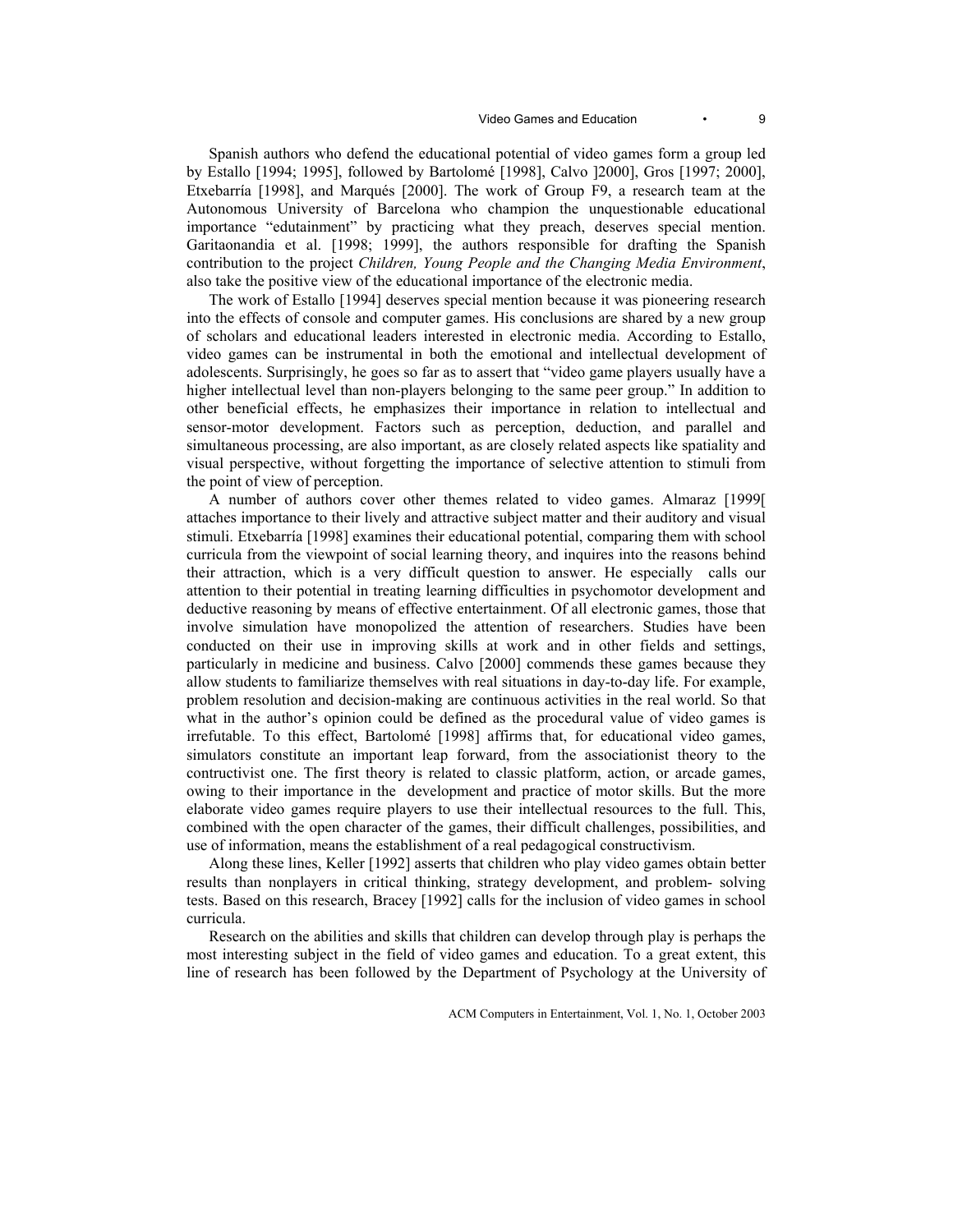California, Los Angeles, which published four papers in the *Journal of Applied Developmental Psychology* [1994[, and six in *Interacting with Video: Advances in Applied Developmental Psychology* in 1996.

The majority of these studies share the view that use of video games can be instrumental in acquiring abilities and skills like:

- Spatial perception and recognition
- Development of visual discernment and separation of visual attention
- Development of inductive logic
- Cognitive development in scientific/technical aspects
- Development of complex skills
- Spatial representation
- Inductive discovery
- Iconic code construction
- Gender construction

Lastly, a certain number of authors refer to the need to include the video game phenomenon in the literature disseminated by the media. Many authors call for an analysis of the values that the media transmit to understand the educational and socializing processes of the media as a whole. The initiative in this cultural analysis has been taken by several Canadian and American researchers.

Authors including Flood, Heath, and Lapp [1997[ stress the importance of video games from a purely artistic point of view, beyond any other considerations. The need to treat video games as a narrative art form is sufficient grounds for defining them as a visual art, one that ought to be included in school curricula. In his paper "The Video Curriculum" [1991], Ornestein, who belongs to the aforementioned school of thought, points out the necessity of giving pupils specific knowledge to help them view with a more critical eye the contemporary iconosphere, including video games, One of the dominant themes in current research is the need to forge ahead in the critical study of the values that the new media transmit and the cognitive aspects that they bring into play. The authors of quite a few studies voice their concern about the relentless role of the new technologies in all aspects of life. Hence, they point out how essential it is to act in school setting: either to counteract the effects of mass media, both cognitive and social; or to seriously affirm the inclusion of the critical study of these media and their procedures into school curricula.

Some of the aforementioned authors, including Blaisdell et al. [1999], Carr et al. [1995], Haverty et al. [1996], Johnson and Reed [1996], and Krug and Fordonski [1995], address the issue and put a strong emphasis on teaching literature, above all through reading.

Similar measures, although aimed at counteracting behavioral aspects such as aggressiveness, were put forward by a number of authors: for example, Fortis-Daz [1997] sought to channel the aggression of children who play violent games through a process that reorientates and reconsiders values related to violence and aggression.

A third kind of study focuses on the need to incorporate the new media into the classroom. Knowing how the new media works and subjecting its values to a critical analysis is the best way of counteracting its influence. This is the objective of the studies conducted by Hepburn [2000; 2000], who suggests holding classroom discussions about the predominance of violence in the media and stresses how important it is to help pupils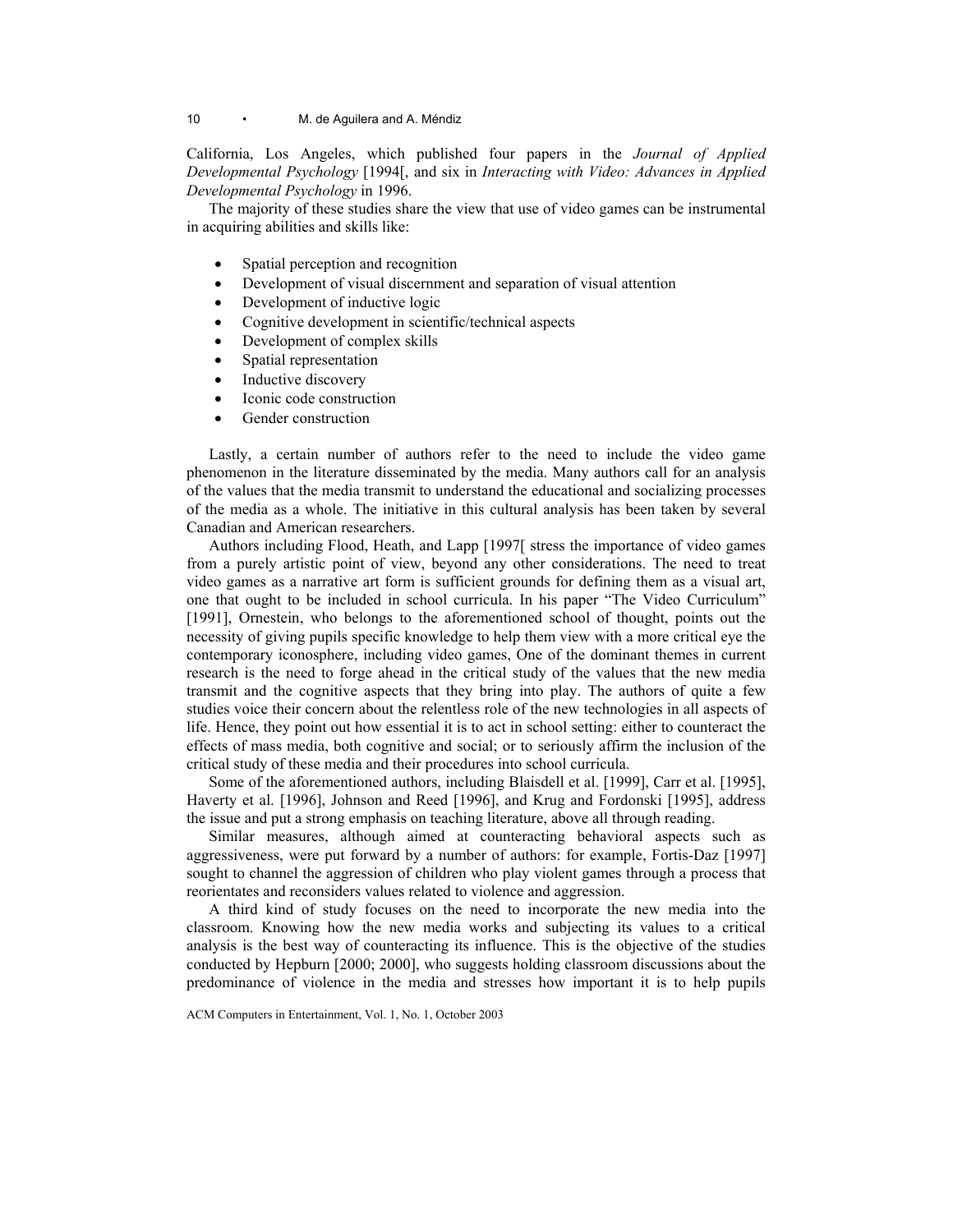develop a critical attitude towards programs and video games. He also proposes some criteria for doing so: discussion, critical analysis of violent scenes, the redesign of violent scenes so that they show as little aggression as possible, awareness of the existing market and its objectives, and involving families and communities. These views are shared by Johnson and Reed [1996], who affirm the need to introduce media, both old and new, into school curricula and to normalize the relations pupils establish with it.

## 2.4 Conclusions

From all the aforementioned references, it can be deduced that, for learning, video games are of unquestionable importance, and can be used, in fact have already begun to be used, at different academic levels. In addition to stimulating motivation, video games are considered very useful in acquiring practical skills, as well as increasing perception and stimulation and developing skills in problem-solving, strategy assessment, media and tools organization and obtaining intelligent answers. Of all the games available, simulators stand out for their enormous educational potential.

In addition, researchers advocate use of video games in the classroom to expose the values they (video games) disseminate; that is to say, to develop a critical attitude towards certain undesirable behaviors (e.g., violence) or values (e.g., sexism). Research has yet to prove that video games are intellectually harmful; on the contrary, many studies defend their great importance in the development of intellectual abilities. The study by Casey [1992], for instance, is paradigmatic in showing the enormous educational potential of video games. Gifford [1991] considers them to be a medium as attractive as it is effective: it provides knowledge of other worlds and cultures, develops fantasy and the ability to solve problems and encourages the growth of spatial and logical skills, such as visualizing objects and relating them in space, organizing several factors with an end in mind (thinking strategically), and so on.

By and large, each type of game is associated with skills and abilities related to learning and education (taking into account variables like gender, age, and academic level). Arcade and platform games can be instrumental in psychomotor development and spatial orientation; sports and dynamic games can facilitate better psychomotor co-ordination and relieve stress; strategy and role games can help to stimulate internal motivation and reflection on the values of the games themselves; puzzle and question games can help to develop the ability to reason and think logically; and simulator games can help in the development of all intellectual abilities and *a mind for machines*. Finally, and apart from the knowledge that can be acquired through play, it is possible to outline a series of procedural objectives that video games can help to fulfill. Among them, it is important to emphasize the following:

- *Reading*. It is essential to use video games to promote book reading related to the game in some way (e.g., *The Lord of the Rings*). Reading as a procedural value.
- *Logical thinking*. Video games help in thinking about how to solve problems by proposing strategies, organizing elements in anticipation of objectives, and so on.
- *Observation.* Due to the number of elements on screen, and hence the need for visual and spatial discrimination, this ability is used the most during play.
- *Spatiality, geography*. The development of cartography and spatial representations: maps, plans, and so on.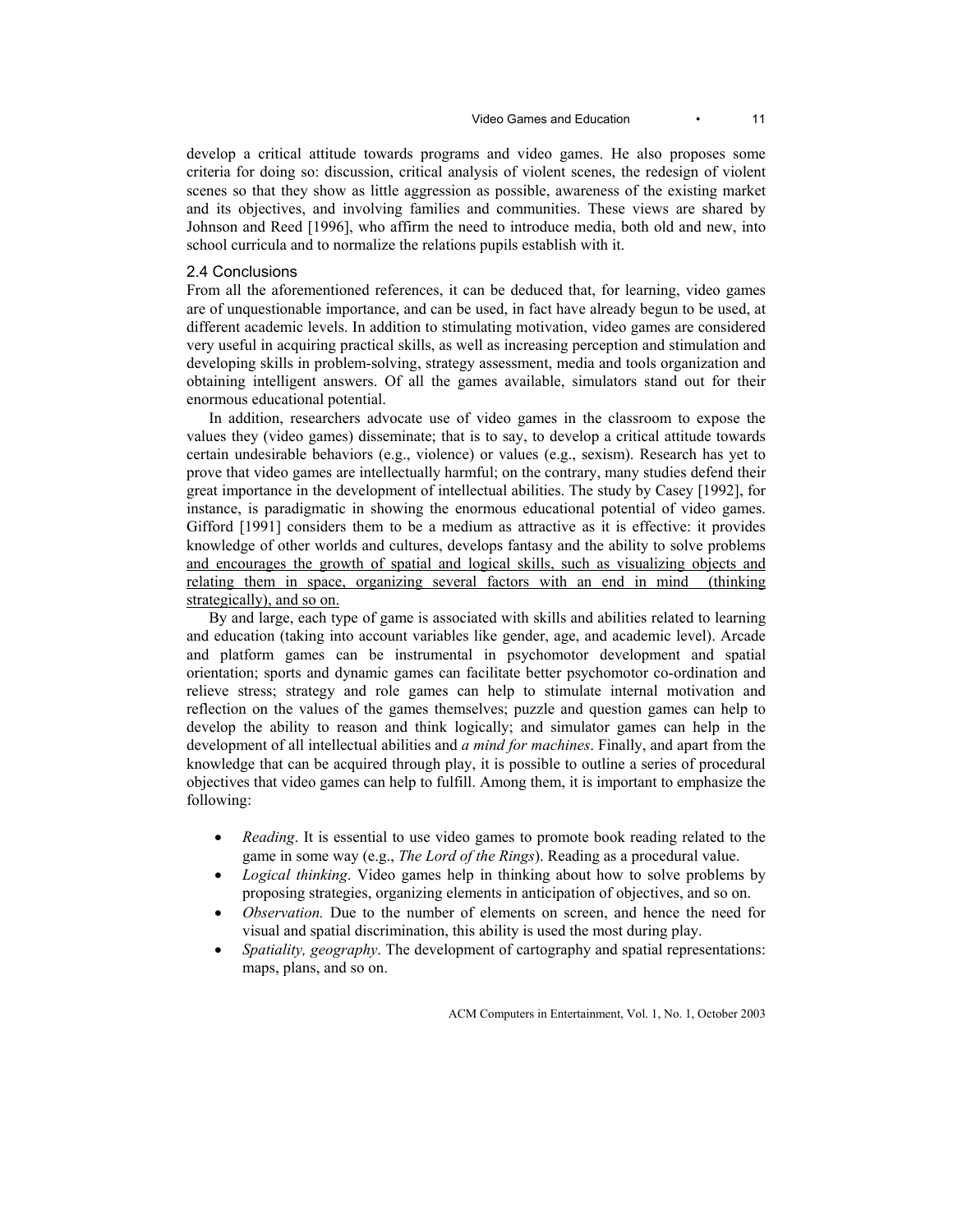- *Basic knowledge*. Knowledge that allows children to acquire all the necessary skills and abilities for their own development and daily life.
- *Problem-solving and decision-making.* These aspects, particularly important in strategy games, are omnipresent in video games that involve difficult situations.
- *Strategic planning*. This aspect, related to problem-solving, is present in many games that involve a high level of mental activity, above all in the most complicated games.

#### 2.5. Basic Bibliography

- ALDRICH, C. 2003. *Simulations and the Future of Learning: An Innovative (and Perhaps Revolutionary) Approach to e-Learning*. Jossey-Bass/ Pfeiffer, New York.
- ANDERSON, C. A. AND MORROW, M. 1995. Competitive aggression without interaction: Effects of competitive versus cooperative instructions on aggressive behavior in video games. *Personality and Social Psychol. Bull. 21*, 10 (1995), 1020-1030.
- ANDERSON, C. A. ET AL 1986. Affect of the game player: Short term effects of highly and mildly aggressive video games. *Personality and Social Psychol. Bull. 12*, 4 (1986), 390-402.
- BALL, G. H. 1978. Telegames teach more than you think. *Audiovisual Instruction* (1978), 24-26.
- BALLARD, M. AND Wiest, R. 1995. Mortal kombat: The effects of violent video technology on males' hostility and cardiovascular responding. In *Proceedings of the Biennal Meeting of the Society for Research in Child Development*. (Indianapolis, IN, March 30-April 2, 1995).
- BAUTISTA, A. 1994. *Las nuevas tecnologías en la capacitación docente*. Madrid, Aprendizaje-Visor.
- BEEN, C AND HARING, T. 1991. Effects on contextual competence on social initiations. *J. Behavior Anal. 24*, 2 (1991), 337-347.
- BLANCHARD, J. AND STOCK, W. 1999. Meta-analysis of research on a multimedia elementary school curriculum using personal and video-game computers. *Perceptual and Motor Skills*. *88,* 1 (1999), 329-336.
- BLUMBERG, F. C. 2000. The effects of children's goals for learning on video game performance. *J. Appl. Develop. Psychol. 21*, 6 (Nov.-Dec. 2000), 641-653.
- BRAUN, C. ET AL*.* 1986. Adolescents and microcomputers: Sex differences, proxemics, task and stimulus variables. *J. Psychology 120,* 6 (Nov. 1986), 529-542.
- BUCHMAN, D. D. AND FUNK, J. B. 1996. Video and computer games in the '90s: Children's time commitment and game preference. *Children Today 24*, 1 (1996), 12-15.
- BUCKINGHAM, D. 2000. *After the Death of Childhood: Growing Up in the Age of Electronic Media*. Polity Press, Cambridge, MA.
- CALVO, A. 1997. Ocio en los noventa: los videojuegos. Doctoral thesis, Univ. Illes Balears.
- CALVO, A. 2000. Videojuegos y jóvenes. *Cuadernos de Pedagogía 291* (2000), 59-62.
- CASEY, J. AND RAMSAMMY, R. 1992. MacMentoring: Using techonology and counseling with at-risk youth. ERIC Document Reproduction Service. No, ED 344 179.
- CASSELL, J. AND JENKINS, H. (EDS.) 1998. *From Barbie to Mortal Kombat: Gender and Computer Games.* MIT Press, Cambridge, MA.
- CASTILLEJO, J. L. 1987. Pedagogía Tecnológica. CEAC, Barcelona.
- CESARONE, B. 1994. Videogames and children. Office of Educational Research and Improvement. Washington, D.C.
- CESARONE, B. 1998. Video games: Research, ratings, recomendations, *ERIC Digest*.
- CLARK, C .S. 1993. TV violence. *CQ Researcher 3,* 12 (March 26, 1993), 167-187.
- COLWELL, J. ET AL. 1995. Computer games, self-esteem and gratification of needs in adolescents. *J. Community Appl. Social Psychol. 5,* 3 (1995), 195-206.
- DORMAN, S. M. 1997. Video and computer games: Effect on children and implications for health education. *J. School Health 67*, 4 (1997), 133-38.
- DORVAL, M. AND PÉPIN, M.1986. Effect of playing a video game on a measure of spatial visualization. *Perceptual Motor Skills 62* (1986), 159-162.
- ESTALLO, J. A. 1995. *Los videojuegos. Juicios y prejuicios*. Planeta, Barcelona:
- ESTALLO, J. A. 1994. Videojuegos, personalidad y conducta. *Psicothema 6,* 2 (1994), 181-190.
- ESTHER-GABRIEL, E. 1994. *Que faire avec les jeux vidéo*. Hachette, Paris.
- ESTRELLA, J. AND LÓPEZ, A. 1995. La cibercultura. Anaya, Madrid.

ETXEBERRIA, F. 1999. Videojuegos y educación. *La Educación en Telépolis*. Editorial Ibaeta. Donostia.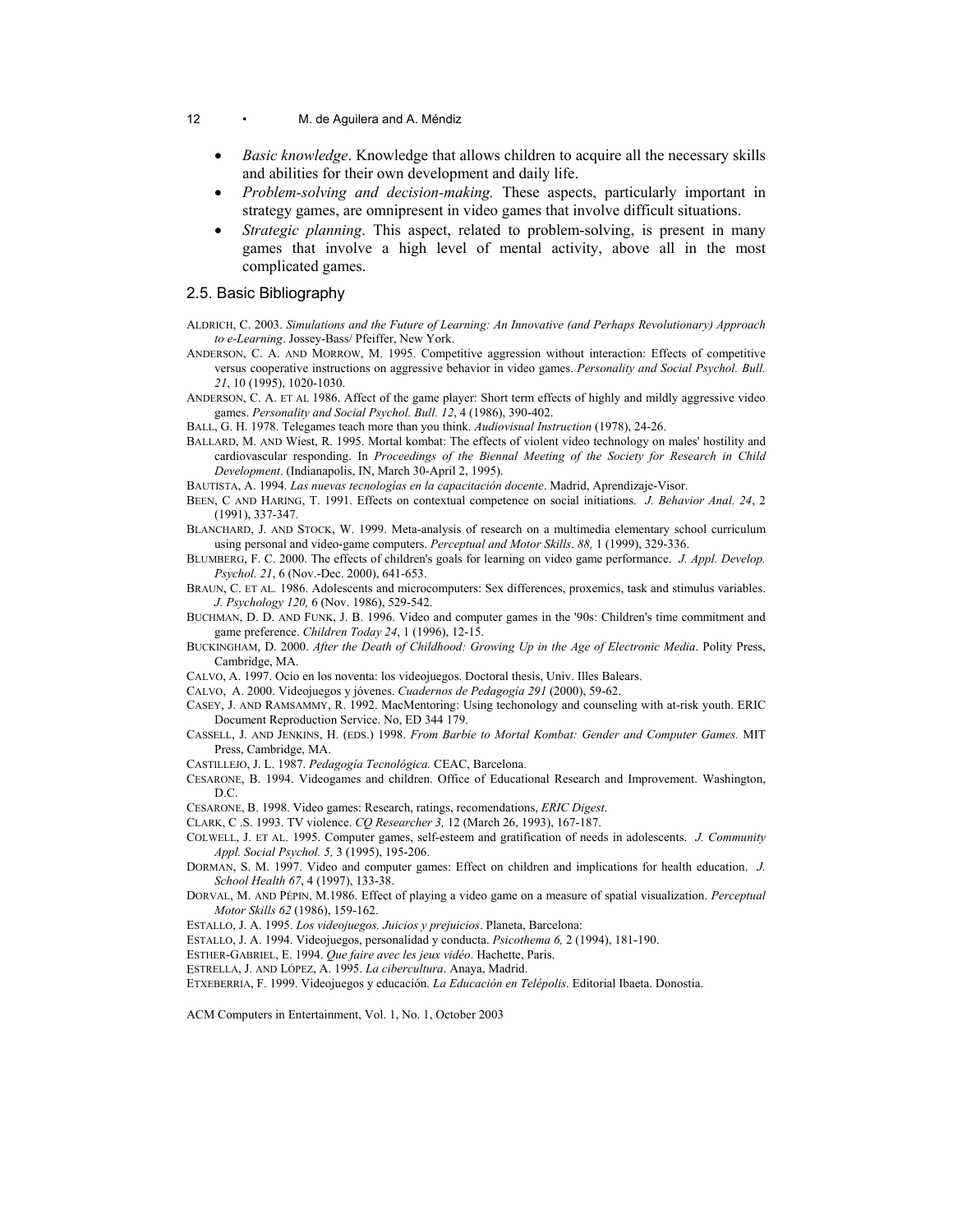FERNANDEZ, L. AND MARIN, I. 1992. Los videojuegos enganchan. *Perspectiva escolar.* 169 (1992), 57-63.

- FILENI, F. 1988. Play as acquisition of mental structures: The case of videogames. *Studi di sociologia*. (Jan.-March 1988), 64-74.
- FISHER, S. 1995. The amusement *arcade* as a social space for adolescents: An empirical study. *J. Adolescence 18,* 1 (1995), 71-86.
- FLOOD, J., HEATH, S. B. AND Lapp, D. (EDS.) 1997. *Handbook of Research on Teaching Literacy Through the Communicative and Visual Arts*. International Reading Association, Newark, NJ.
- FUNK, D. D. AND BUCHMAN, J. B. 1996. Children's perceptions of gender differences in social approval for playing electronic games. *Sex Roles 35,* 3/4 (1996), 219-231.
- FUNK, J. B. 1993. Reevaluating the impact of video games. *Clinical Pediatrics 32,* 2 (Feb. 1993), 86-90.
- FUNK, J. B., GERMANN, J. N., AND BUCHMAN, D. D. 1997. Children and electronic games in the United States. *Trends in Commun. 2* (1997), 111-126.
- FUNK, J. B. ET AL. 1999. Rating electronic games: Violence is in the eye of the beholder. *Youth & Society 30,* 3 (1999), 283-312.
- GAGNON, D. 1985. Videogames and spatial skills: An exploratory study. *ECTJ 33*, 4 (1985), 263-275.

GAJA, R. 1993. *Videojuegos ¿Alienación o desarrollo?* Editorial Grijalbo, Barcelona.

- GARITAONANDIA, C., JUARISTI, P., AND OLEAGA, J. 1998. Las relaciones de los niños y de los jóvenes con las viejas y las nuevas tecnologías de la información. *ZER 4* (1998), 131-161.
- GARITAONANDIA, C., JUARISTI, P. AND OLEAGA, J. 1999. Qué ven y cómo juegan los niños españoles. *ZER 6* (1999), 67-97.
- GEE, J. P. 2003, *What Video Games Have to Teach Us About Learning and Literacy*. Palgrave Macmillan, New York.

GIFFORD, B. R. 1991. The learning society: Serious play. *Chronicle of Higher Education*.

- GREENFIELD, P. M. 1985. *El niño y los medios de comunicación*. Morata, Madrid.
- GREENFIELD, P. M. ET AL. 1994. Cognitive socialization by computer games in two cultures: Inductive discovery or mastery of an iconic code? *J. Appl. Develop. Psychol. 15*, 1 (Jan.-March 1994), 59-85.
- GREENFIELD, P. M. AND SUBRAHMANYAM, K. 1994a. Effect of video game practice on spatial skills in girls and boys. *J. Appl. Develop. Psychol. 15*, 1 (Jan.-March 1994), 13-32.
- GREENFIELD, P. M. AND COCKING-RODNEY, R. (EDS.) 1996. *Interacting with Video. Advances in Applied Developmental Psychology.* Ablex Publishing, Stamford, CT.
- GRIFFTIH, J. L., VOLOSCHIN, P., GIBB, G. D., AND BAILEY, J. R. 1983. Differences in eye-hand motor coordination of video-game users and non-users. *Perceptual and Motor Skills 57* (1983), 155-158.
- GROS, B. 2000. La dimensión socioeducativa de los videojuegos. Edutec. Revista Electrónica de Tecnología *Educativa 12* (2000).
- GROS, B. (COORDINATOR) 1998. *Jugando con videojuegos: educación y entretenimiento*. Desclée de Brouwer, Bilbao.
- GROS, B. (cOORDINATOR) 1997. *Diseños y programas educativos: pautas pedagógicas para la elaboración de software*. Ariel, Barcelona.
- GRUPO, B. 2000. Jugar con el ordenador, también en la escuela y Ocho propuestas didácticas. *Cuadernos de PedagogÌa 291* (2000), 52-54; 70-83.
- HALL, E. 1990. The effect of performer gender, performer skill level, and opponent gender on self-confidence in a competitive situation. *J. Research 23,* 1-2 (July 1990), 33.
- HEALY, J. M. 1998. *Failure To Connect: How Computers Affect Our Children's Minds for Better and Worse*. Simon and Schuster. New York.
- HENDERSON, H. J. 1989. Counseling with computers: Technology and techniques*.* 3S Company, Lancaster, TX.
- HEPBURN, M. A. 2001. Violence in audio-visual media: How educators can respond. *ERIC Digest*.
- HEPBURN, M. A. 2000. Vicarious violence on the screen: A challenge to educators and families. *Tech. Assist. Bull. 16*.

HERMAN, L. 1999. The fall and rise of videogames. Rolenta Press, Phoenix, AZ.

- JASINSKI, M. AND THIAGARAJAN, S. 2000. Virtual games for real learning: Learning online with serious fun. *Educational Technol. 40,* 4 (2000), 61-63.
- KASPER, D., WELSH, S., AND CHAMBLISS, C. 1999. Educating students about the risks of excessive videogame usage. *ERIC Digest*.

KENT, S. L. 2001. *The Ultimate History of Video Games: From Pong to Pokemon*. Prima Publishing, London.

KINDER, M. 1991. *Playing with Power in Movies, Television and Video Games: From Muppet Babies to Teenage Mutant Ninja Turtles*. University of California Press, Berkeley.

KINDER, M. (ED.) 2000. *Kids' Media Culture (Console-Ing Passions)*. Duke University Press, Durham, NC.